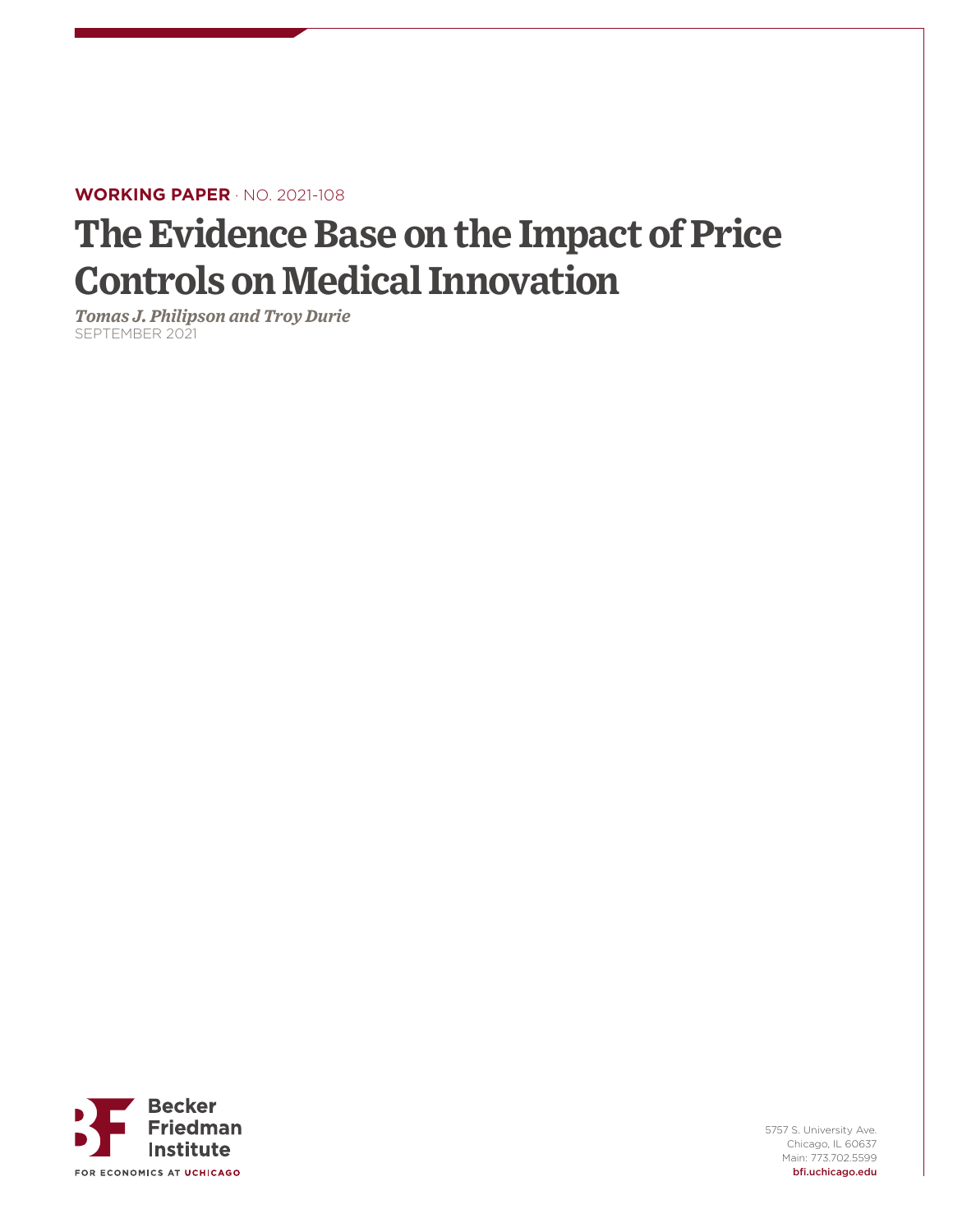## **Issue Brief: The Evidence Base on The Impact of Price Controls on Medical Innovation**

*by Tomas J. Philipson Troy Durie*

September 14, 2021

#### **Executive Summary**

This issue brief reviews the evidence on the impact of price controls on biopharmaceutical innovation and calibrates what this evidence implies for recent price control proposals in the US. A large academic literature estimates the effect of future drug revenues on R&D spending with a mid-range effect of a 1 percent reduction in revenue leading to a 1.5 percent reduction in R&D activity. Using the range of such effects found in the literature we find the proposed price controls of US bill HR3, the Lower Drug Costs Now Act, would lead to a 29 to 60 percent reduction in R&D from 2021 to 2039 which translates into 167 to 342 fewer new drug approvals during that period. The mid-range effect of the evidence implies a 44.6 percent decline in R&D and 254 fewer new drug approvals. As a benchmark on the large size of the adverse health effects this implies, we conservatively find the loss in life from the price controls the next 10 years is 20 times larger than the loss from COVID-19 to date in the US. We argue this is a conservatively low estimate of the impact of such proposals even though it is as much as a ten times larger reduction in new drugs compared to a recent [CBO](https://www.cbo.gov/system/files/2019-12/hr3_complete.pdf) analysis.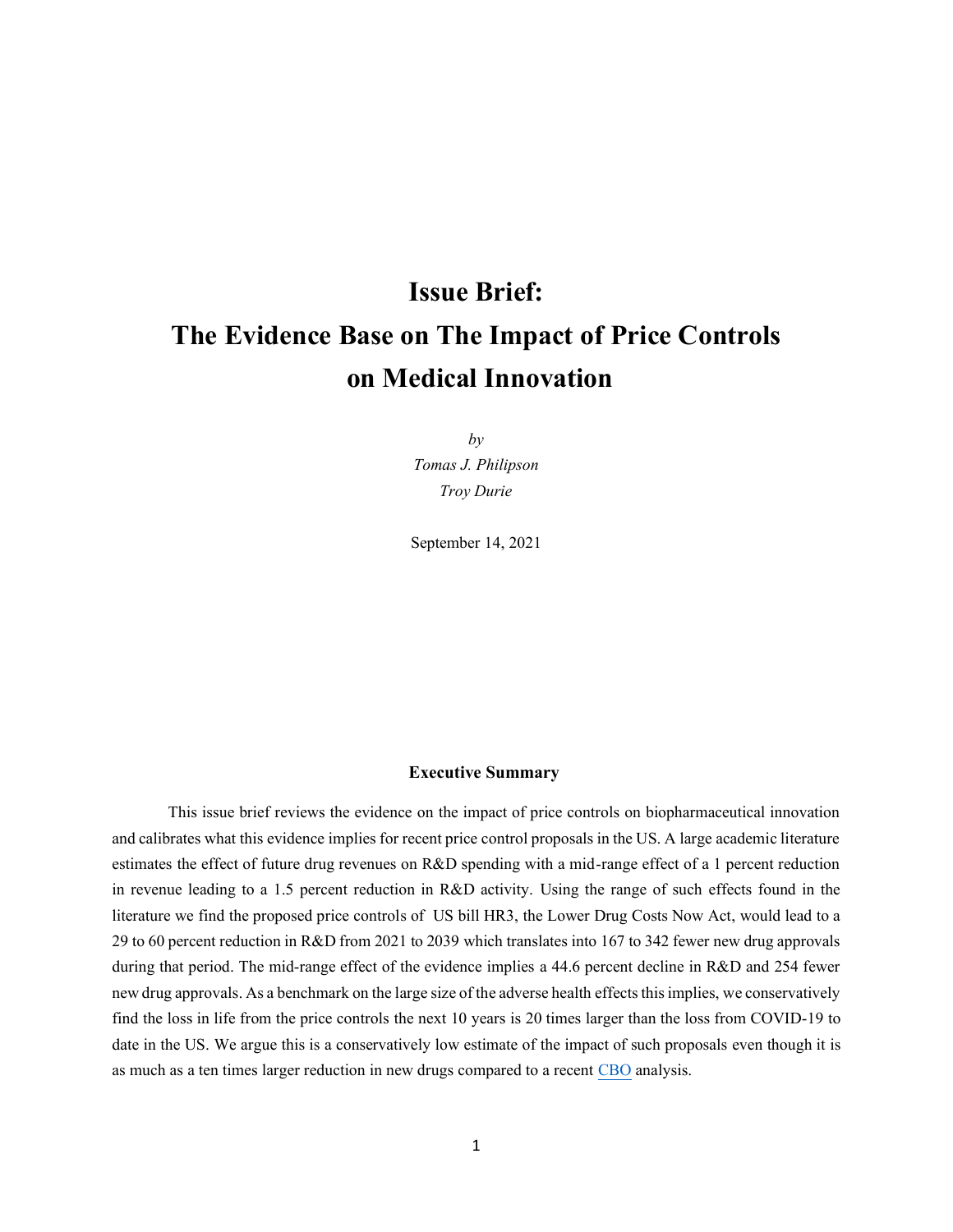#### **Section 1: Introduction**

A national debate has emerged again about the effect of price controls on pharmaceutical innovation. Many proponents of price controls for pharmaceutical drugs argue that they do not impact innovation while opponents argue they will lead to fewer new drugs. This issue brief attempts to provide insight into the likely effects of recent price control proposals by analyzing how the debate can be informed by basic economics and the prevailing empirical evidence.

While the United States has less stringent price regulations when compared to other nations, the Biden Administration has recently announced [plans](https://aspe.hhs.gov/reports/comprehensive-plan-addressing-high-drug-prices) to lower drug prices through policies similar to those outlined in a recent bill referred to as the [Lower Drug Costs Now Act \(H.R.3\)](https://www.congress.gov/bill/116th-congress/house-bill/3) that passed the House of Representatives in December 2019 and was reintroduced in April 2021. This proposal would create price controls for the government's highest expenditure drugs and then apply price controls to firms conducting private sector transactions. This issue brief reviews the evidence on how sensitive innovation is to changes in revenues and applies the evidence to estimate the effect of proposed price controls.

#### **Section 2: Evidence Base on Revenue Effects on Innovation**

Biopharmaceutical companies routinely project future market size and profits for their products to determine the rate of return on investment (ROI) from R&D. A large body of evidence suggests that these market practices translate into a predictable positive relationship between realized revenues and R&D spending in the economy in general and for biomedical innovation in particular.

A rich academic literature quantifies this relationship between future revenues and pharmaceutical innovation. For assessing evidence related to revenue effects on R&D, it is important to recognize that global profits drive innovation and that revenues from different countries have different effects on those global profits because of different profit margins across countries. Expected earnings, not revenues, drive R&D investments. Therefore, decreases in US revenue will have larger effects on global profits than revenue losses in pricecontrolled markets in Europe due to higher profit margins in the US. [Goldman and Lakdawalla](https://healthpolicy.usc.edu/research/global-burden-of-medical-innovation/) (2018) find that pharmaceutical profits in the United States accounts for 64 to 78 percent of global profits, similar to an estimate from the Council of Economic Advisers [\(CEA\)](https://trumpwhitehouse.archives.gov/wp-content/uploads/2017/11/CEA-Rx-White-Paper-Final2.pdf) (2018). Consequently, the evidence finds that studies focusing on US revenue losses show larger R&D effects than those studying revenue losses in Europe.

In particular, a set of papers looks at the expansion of the Medicare prescription drug benefit, Medicare Part D, which provides the most relevant evidence for assessing the revenue effects of Medicare policy changes. They find that companies recognized this expansion and increased innovation in drugs treating diseases prevalent in the elderly population more so than innovation in non-elderly diseases [\(Blume-Kohout and Sood](https://www.sciencedirect.com/science/article/pii/S0047272712001119?casa_token=Id_xlq978SgAAAAA:KEF9hqRFNHDq4wLIKdDZ83zg1iE8SJMNdzv5YFjS2zyUld2AbTfSmnfMqUwqwGzbF3JA3o1JVw) 2013).<sup>1</sup> Quantifying that relationship, a 1 percent increase in market size due to Medicare Part D leads to a 2.8 percent

<sup>1</sup> They also discuss how the highly regulated and price controlled pharmaceutical industry in the European Union leads to lower expected profits.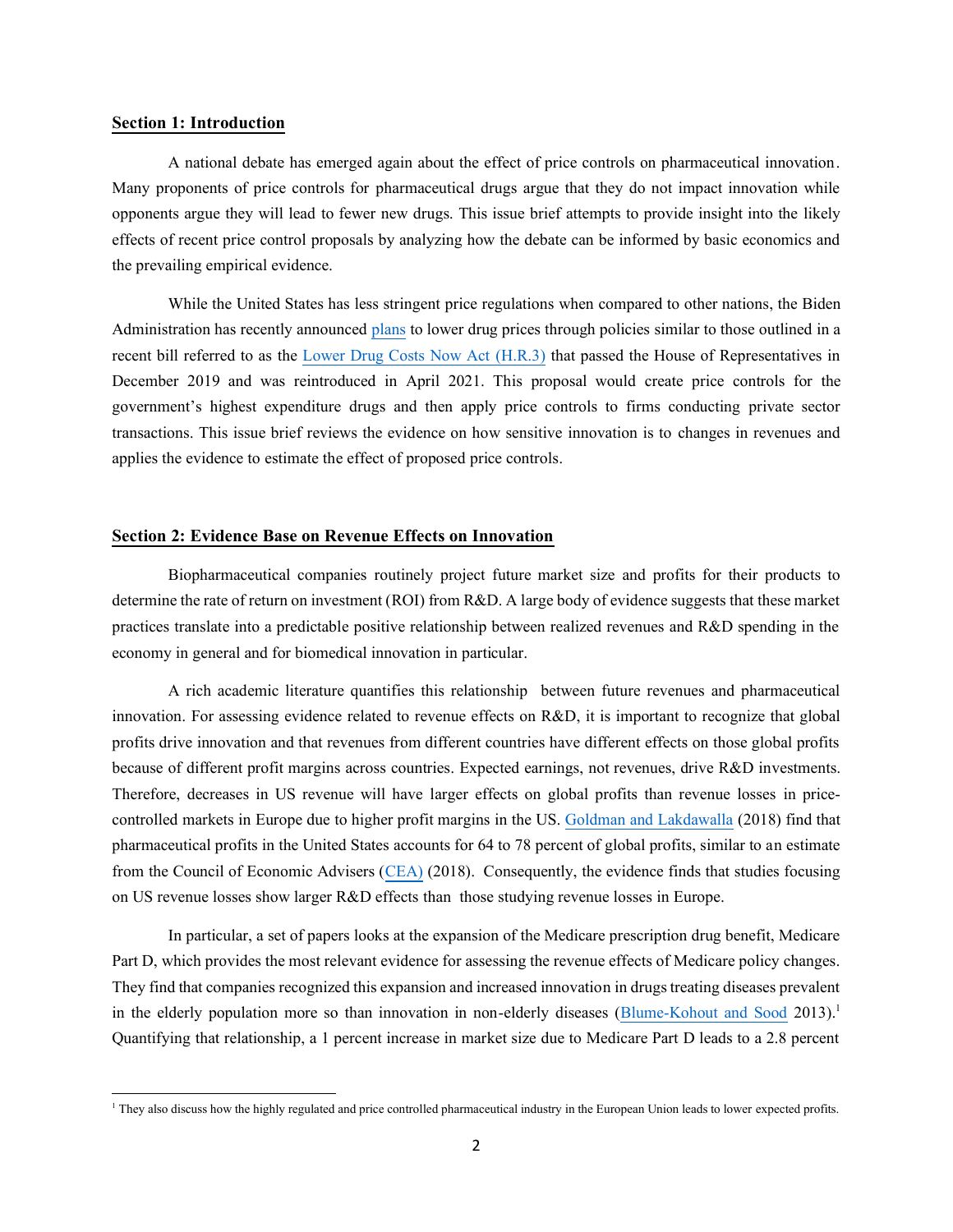increase in new drug approvals. <sup>2</sup> Another often cited paper finds a 1 percent increase in potential market size leads to a 4-6 percent increase in the entry of new drugs [\(Acemoglu and Linn](https://economics.mit.edu/files/4464) 2004) in the US. Though other studies have found lower effects in Europe of the relationship between potential market size and the number of new treatments, a clear strong positive relationship exists (*Dubois et al 2015*).<sup>3</sup> Other studies show that a 1 percent increase in price leads to a 0.22-1.33 percent increase in innovation.<sup>4</sup> Another extensive literature illustrates how companies change their investments in lower quality drugs due to price controls and other regulations that decrease how much can be charged for high-quality drugs.<sup>5</sup>

We synthesized the evidence base by computing the average R&D elasticity with respect to revenue estimated from 10 different studies looking at the effect of a price change, expected market, and overall revenue on R&D. Table 1 illustrates the elasticities used from each paper, and the average elasticity across these 10 studies is 1.54.

| Paper                          | Elasticity |
|--------------------------------|------------|
| Acemoglu and Linn (2004)       | 5          |
| Dubois et al (2015)            | 0.23       |
| Finkelstein (2004)             | 2.75       |
| Blume-Kohout and Sood (2013)   | 2.8        |
| Filson (2012)                  | 1          |
| Lichtenberg (2005)             | 1.3        |
| Vernon $(2005)$                | 0.22       |
| Giacotto, Santerre, and Vernon | 0.58       |
| Civan and Maloney (2009)       | 0.5        |
| Abbott and Vernon (2005)       |            |
| Mean                           | 1.54       |

Table 1. Elasticities used from the 10 Papers Identified

Note: Acemoglu and Linn (2004) find an elasticity range of 4-6 based on if all approved including generics are included or not. We take the midpoint of this range. Abbott and Vernon (2005) find a price cut of 40 to 50 percent lowers R&D by 30 to 60 percent. Taking the midpoint of these numbers gives a 45 percent price cut leads to a 45 percent decrease in R&D, or an elasticity of 1.

To assess the impact on the number of new drugs from reductionsin R&D spending, a common approach is to divide the reduction in R&D spending by an estimate of the costs of bringing a drug to market. This is a useful approach and implies a proportional reduction in new drugs to the reduction in R&D spending regardless

 $^2$  [Finkelstein](https://academic.oup.com/qje/article-abstract/119/2/527/1894514) (2004) finds a similar effect of a 1 percent increase in the utilization of preexisting vaccines through public policy increases new clinical trials for new vaccines by 2.5-2.75 percent.

 $3$  They find a 1 percent change in the expected market size to increase innovation by 0.23 percent. They also conduct a comprehensive literature review on this topic.

<sup>4</sup> [Giacotto, Santerre, and Vernon](https://www.journals.uchicago.edu/doi/10.1086/426882) (2005) look at drug prices and R&D spending[, Vernon](https://www.researchgate.net/publication/247825801_Pharmaceutical_RD_Investment_and_Cash_Flows_An_Instrumental_Variable_Approach_to_Testing_for_Capital_Market_Imperfections) (2005) look at potential cash flow and R&D spending, [Civan and Maloney](https://www.degruyter.com/document/doi/10.2202/1935-1682.1977/html) (2009) look at entry price and drugs in the pipeline, and [Abbott and Vernon](https://onlinelibrary.wiley.com/doi/10.1002/mde.1342) (2007) look at price and R&D projects undertaken.

<sup>&</sup>lt;sup>5</sup> Further discussions can be found a[t Sood](https://www.healthaffairs.org/doi/full/10.1377/hlthaff.28.1.w125) et al (2008), [Kyle](https://doi.org/10.1162/rest.89.1.88) (2007)[, Hassett](https://www.researchgate.net/profile/Kevin-Hassett/publication/252395734_Price_Controls_and_the_Evolution_of_Pharmaceutical_Markets/links/0a85e52fedbfa8afcd000000/Price-Controls-and-the-Evolution-of-Pharmaceutical-Markets.pdf) (2004)[, Koenig and MacGarvie](https://www.sciencedirect.com/science/article/pii/S0167629611000841) (2011), and [Doran and Henry](https://link.springer.com/article/10.1057/palgrave.jphp.3200170) (2008).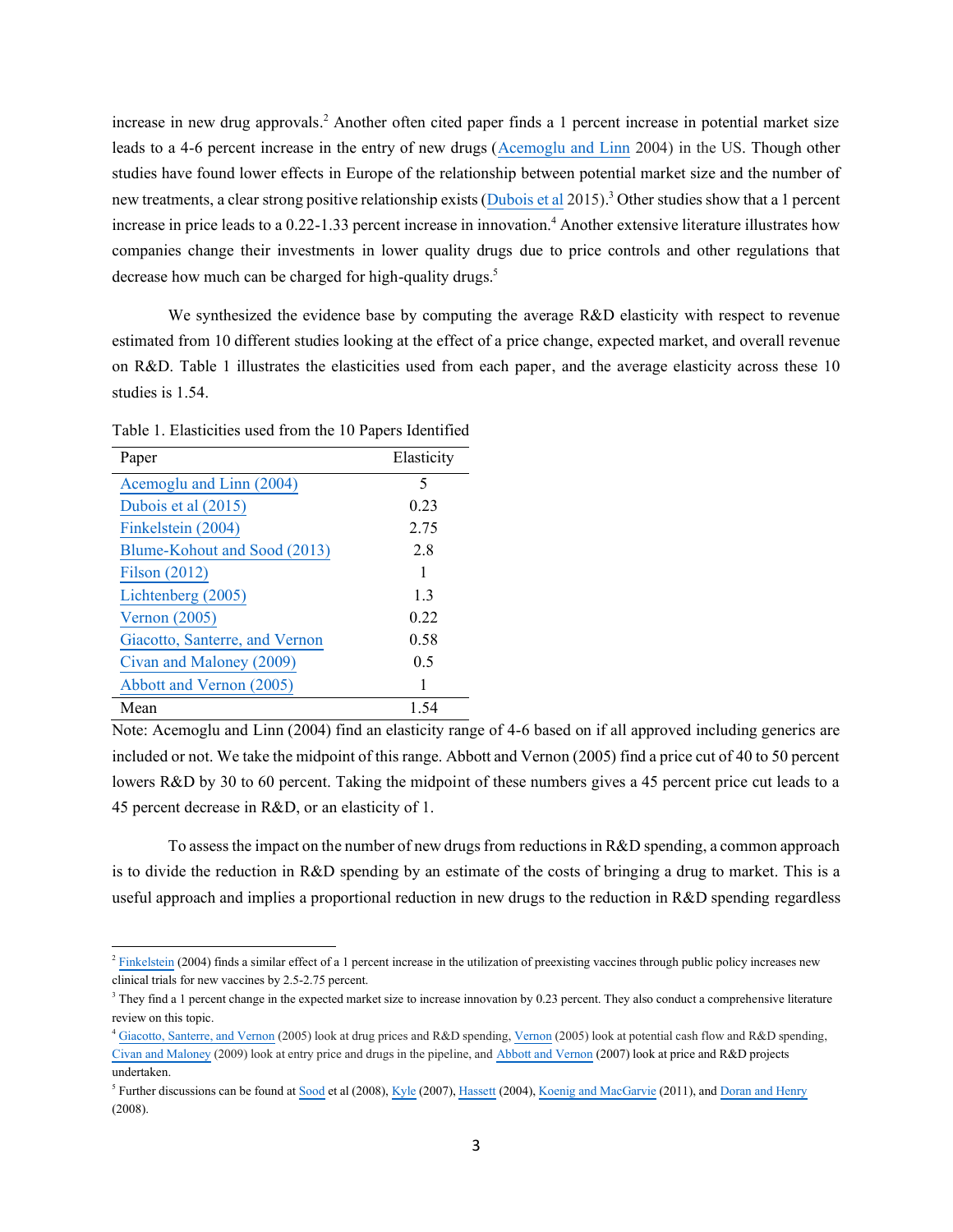of the particular cost per drug. In other words, using this methodology, a 10 percent reduction in R&D spending leads to 10 percent fewer drugs regardless of the cost per drug estimate used. The elasticity of R&D spending with respect to revenue in this case therefore also represents the elasticity of new drugs to revenue.

Despite the evidence, there is some debate among law makers concerning whether revenue or price controls affect innovation at all. However, the evidence is consistent with common market practices of biopharmaceutical innovation-a positive relationship between investment and earnings. Such market practices include the use of net present value (NPV) calculations to determine a new drug's ROI. Biopharmaceutical companies determine the demand for new drug therapies by analyzing the prevalence of disease, insurance coverage of the population affected by the disease, and reimbursement by payers managing patients' care. The pharmaceutical industry spent more than \$91 billion on R&D in 2020.<sup>6</sup> In obtaining such R&D funding, companies have relied on venture capital funding, licensing agreements, or mergers and acquisitions as well as their own revenue. All rely on ROI assessments to evaluate R&D investments. Indeed, markets routinely assess the enterprise value of firms by estimating the present value of expected cash flows across all business lines and projects.<sup>7</sup>

#### **Section 3: Calibration of the Impact on Innovation of Proposed US Price Controls**

This section evaluates what the evidence implies for the innovation effects of proposed US price controls. We calibrate that the price controls implemented in the United States would lead to a 29.2 to 60.0 percent reduction in R&D from 2021 to 2039. This equates to \$952.2 billion to \$2.0 trillion in lost R&D spending and 167 to 342 fewer new drug approvals during this period. This means annual new drug approvals will be 11.7 to 24.0 percent lower per year from 2021 to 2029 and 45.0 to 92.4 percent lower from 2030 to 2039. We discuss how these findings, as well as findings from other studies, differ from [CBO](https://www.cbo.gov/system/files/2019-12/hr3_complete.pdf) (2019), which finds only 37 fewer new drug approvals over this time period, which is 550.2 to 1,024 percent lower than our estimates.<sup>8</sup> Our estimates are conservative as the entire evidence base is considered and not only the evidence base for the more R&D sensitive US market.

It should be noted, however, that making comparisons to CBO estimates is made more difficult due to the highly non-transparent discussion of their underlying analysis, which makes third-party replication of their results impossible. This "black-box" nature of analysis is often the case with government reports and raises larger issues with the difficulty for private parties and taxpayers - who funded the analysis - being able to assess their accuracy. In contrast, we believe the presentation of the evidence discussed above, and the innovation effects they directly imply, is highly transparent as it simply documents the findings of the studies and their implied effects.

#### 3.1 The Proposed US Price Controls

<sup>&</sup>lt;sup>6</sup> [PhRMA's](https://www.phrma.org/research-and-development/2021-phrma-annual-membership-survey) 2021 Membership Survey.

 $\frac{7}{7}$  Enterprise value equals the market value of equity plus debt less cash.

<sup>&</sup>lt;sup>8</sup> We calculated the lost R&D spending using the 5 percent reduction reported fro[m York](https://taxfoundation.org/medicare-part-d-hr3-lower-drug-prices/) (2021) and applying it to our methodology. CBO (2019) originally found 38 fewer new drug approvals from 2020 to 2039.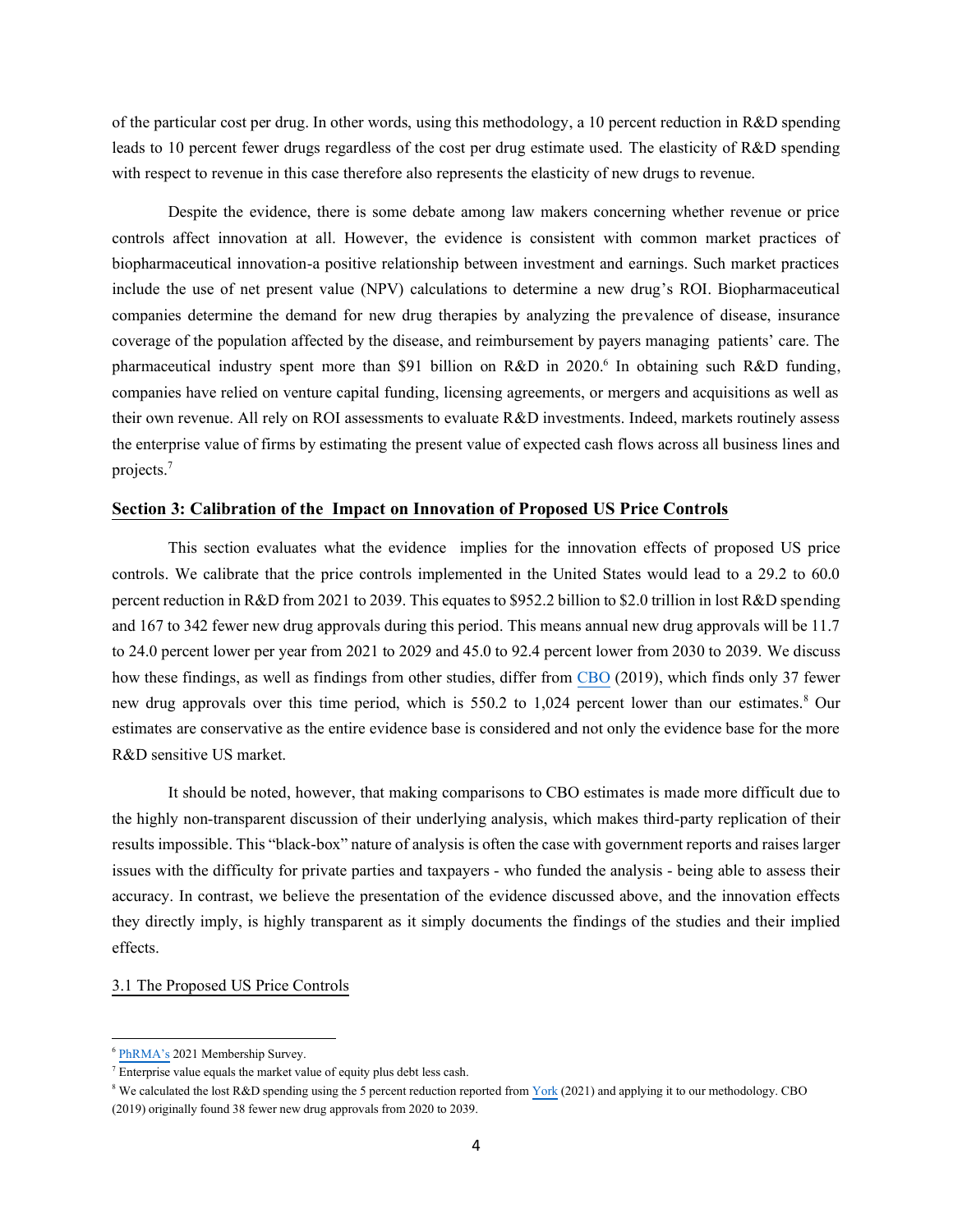The United States has fewer restrictions on price than other countries, but the Biden Administration has announced thei[r goal](https://www.whitehouse.gov/briefing-room/statements-releases/2021/08/12/fact-sheet-president-biden-calls-on-congress-to-lower-prescription-drug-prices/) to lower drug prices through greater price regulation, as set forth in a recent bill referred to as [H.R.3.](https://www.congress.gov/bill/116th-congress/house-bill/3) This proposal would change the way certain single-source brand drugs are priced for Medicare beneficiaries by requiring drug manufacturers to "negotiate" drug prices with the Secretary of Health and Human Services. A prohibitive excise tax of 65 to 95 percent will be applied to a company's annual gross sales if they refuse to negotiate, making the requirement largely equivalent to mandatory price controls. Drug prices set by the Secretary may not exceed the prices in specified countries by more than 20 percent and price increases would be capped at the rate of inflation [\(CBO](https://www.cbo.gov/publication/57126) 2021).<sup>9</sup>

In addition, these price controls would also be extended to private transactions by employer-based plans as stated on August 12, 2021 by President Biden and as implied by the proposed legislation. Private payers can choose the lower prices negotiated by the government, which they presumably will.

#### 3.2 CBO's Estimated Effects and Alternative Estimated Effects of the Proposed Price Controls

CBO (2019) previously estimated that a drop in future revenues due to H.R.3 would lead to 8 fewer drugs from 2020 to 2029, which would then expand to 30 fewer drugs from 2030 to 2039.<sup>10</sup> In August 2021, [CBO \(2021b\)](https://www.cbo.gov/system/files/2021-08/57010-New-Drug-Development.pdf) updated its estimated impact of price negotiations to be 2 fewer drugs in the first decade (0.5 percent), 23 fewer in the second decade (5 percent), and 34 fewer drugs in the third decade (8 percent). Since the development process takes about a decade, the long run effects of the bill will be larger than its short-run effects. To align these estimates with our time period of 2021-2039, we lower their estimate to 7 fewer drugs from 2021 to 2029 and keep the estimate of 30 fewer drugs from 2030 to 2039.<sup>11</sup>

Consistent with our analysis, other analysts' assessments of CBO's 2019 analysis of H.R.3 conclude that [CBO](https://www.cbo.gov/system/files/2019-12/hr3_complete.pdf) (2019) likely underestimates the impact of H.R.3. [Charles River Associates](https://www.crai.com/insights-events/publications/government-scorekeepers-likely-underestimate-the-impact-of-lower-drug-costs-now-act-h-r-3-on-investment-in-innovative-medicines-brief/) (2021) finds the CBO study underestimates the company revenue impact by assuming companies will be able to set their price at the high end of the allowed price range, and that companies will be able to increase their non-U.S. price. Both assumptions may not be true due to uncertainty around behavioral responses in negotiations. Further, for the loss-of-revenue impact on R&D, CBO extrapolates price control effects from smaller markets, and they do not account for the larger impact on targeted disease groups most impacted by the policy like rare diseases and oncology. CBO's analysis relies on [Dubois et al](https://onlinelibrary.wiley.com/doi/full/10.1111/1756-2171.12113) (2015) to estimate the effect of H.R.3 on R&D, but CRA notes that this estimated effect is smaller than most of the other literature, too dependent on specific assumptions, and may not be as relevant to a policy of H.R.3's magnitude.

Other analysts' estimates of the impact of the price controls introduced in H.R. 3 show a considerably larger impact on global revenues and R&D than assumed by CBO. [Stengel](https://avalere.com/insights/impact-of-h-r-3-scenarios-on-federal-spending-and-drug-manufacturer-revenues) et al (2020) estimate drug manufacturer revenues would fall 34 to 44 percent, which would equate to about \$1.3 to \$1.7 trillion in total lost global revenues from 2020-2029. [Vital Transformation](http://vitaltransformation.com/wp-content/uploads/2021/04/HR3_4.5.21_v10.1.pdf) (2021) estimates annual earnings would fall 56 percent,

<sup>&</sup>lt;sup>9</sup> The specified countries are Australia, Canada, France, Germany, Japan, and the United Kingdom.

 $10$  [York](https://taxfoundation.org/medicare-part-d-hr3-lower-drug-prices/) (2021) explains how this is a 5 percent reduction in innovation and how it is likely a lower-bound estimate.

<sup>&</sup>lt;sup>11</sup> Since they found 8 fewer drugs for the decade, this equates to almost one year. We shorten the time period by a year, so we adjust the result by 1 fewer drug.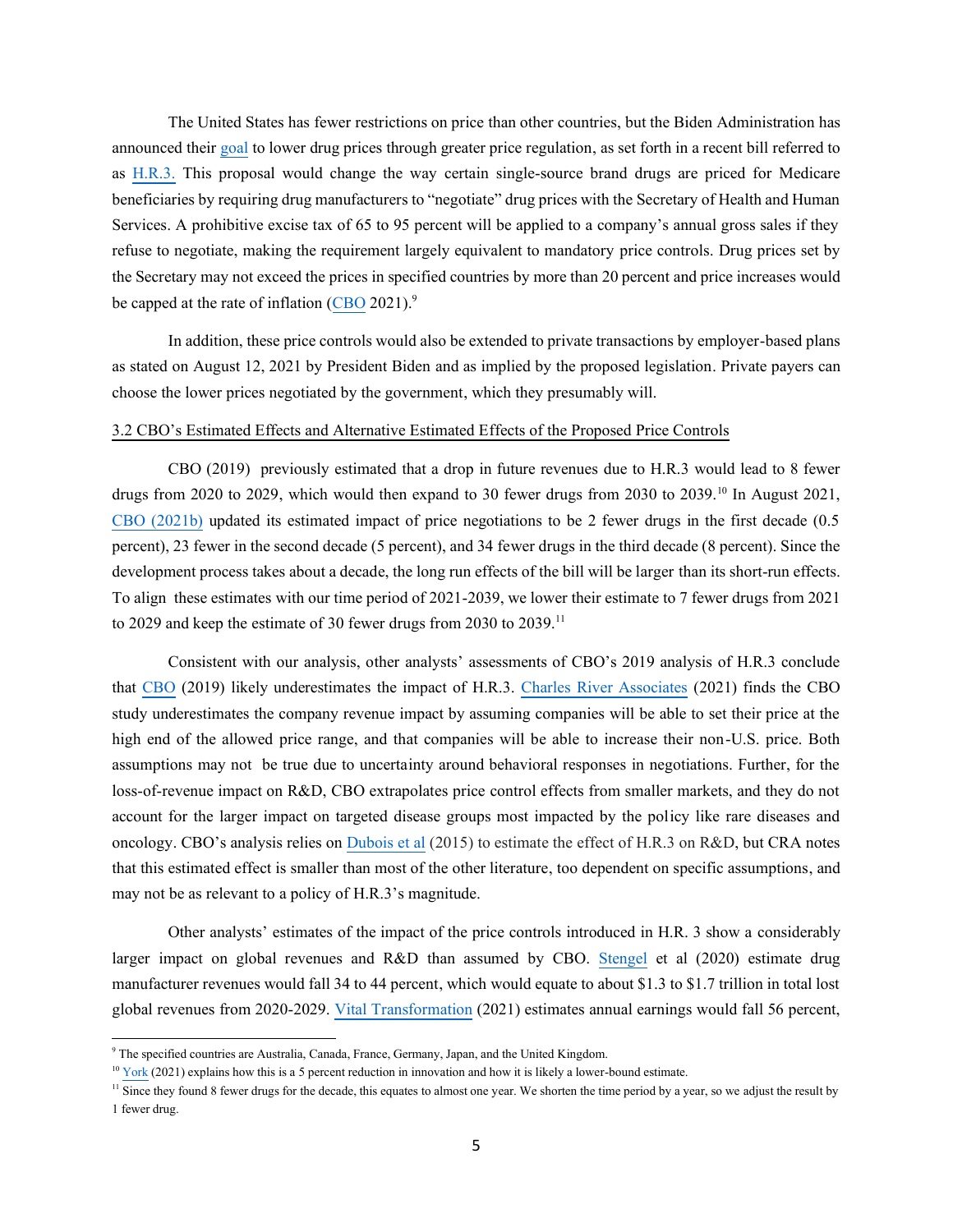or on average \$102 billion a year, starting in the year 2024. This fall in earnings when fitted to past data would have lowered new approved drug therapies in their sample from 68 new drugs to 7 new drugs, an 89.7 percent decline from 2010 to 2019.

#### 3.3 Effects of the Proposed Price Controls Implied by the Evidence Base

In light of the reported shortcomings in the [CBO](https://www.cbo.gov/system/files/2019-12/hr3_complete.pdf) (2019) report, we used the broader evidence base discussed in this issue brief to assess the effect H.R.3's proposed price controls would have on innovation. We create a range of the estimated drop in global drug manufacturer revenues by taking the CBO's lower estimate of 19 percent and the midpoint revenue effect of alternative studies, 39 percent, from [Stengel](https://avalere.com/insights/impact-of-h-r-3-scenarios-on-federal-spending-and-drug-manufacturer-revenues) et al (2020).

As discussed earlier, a conservatively low estimate of the elasticity of revenue on either R&D or the introduction of new drugs is 1.5 based on current evidence. We apply this elasticity to the 19 to 39 percent decline in revenues to derive a percentage reduction in R&D. This percentage reduction is thereafter used to calibrate the reduction in absolute R&D spending or number of approved drugs which is applied to the CBO baseline trend in absolute values. In other words, the reduction in R&D spending and the number of new drug approvals during 2021 to 2039 is obtained by determining how much would be lost in each of those measures with the number of approved drugs being compared to CBOs baseline trends given the percent reduction in R&D. We create our own trend for R&D spending by taking a time series from [PhRMA's](https://phrma.org/-/media/Project/PhRMA/PhRMA-Org/PhRMA-Org/PDF/P-R/PhRMA_Membership_Survey_2020.pdf) 2021 Membership Survey showing pharmaceutical R&D spending from 2000-2019 and calculated the compound annual growth rate to get a trend for expected R&D spending through 2039. We then applied the impact on R&D to each year and summed these values to get a total. For new drug approvals, we use the 30 new drug approvals baseline from CBO (2019) and applied the impact on R&D for each year and summed.<sup>12</sup>

Table 2 illustrates our main findings. Using the average elasticity on the 19 to 39 percent drop in global revenues, innovation through R&D is expected to drop 29 to 60 percent. Using the middle of our range, this would equate to lost R&D spending of up to \$1.5 trillion. We find that this drop in spending will lead to 167 to 342 fewer new drug approvals.

Our estimates are therefore 550.2 percent to 1024.0 percent larger tha[n CBO](https://www.cbo.gov/system/files/2019-12/hr3_complete.pdf) (2019)'s estimated 37 fewer new drug approvals, adjusted to our time period[. CBO](https://www.cbo.gov/system/files/2019-12/hr3_complete.pdf) (2019) points out that lower R&D spending will take time to be reflected in new drug approvals due to the long development process, so the reduction in revenue results in 7 fewer new drug approval, 18.9 percent of their total estimate, in the first 9 years and 30 more in the following decade, 81.1 percent of their total estimate. We assume this breakdown as well, so new drug approvals will fall by 32 to 65 approvals from 2021 to 2029 and 135 to 277 approvals from 2030 to 2039. These significant drops

<sup>12</sup> However, this may be a low baseline. From 2015-2020, the FDA has approved an average of 4[6 New Molecular Entities and New](https://www.fda.gov/drugs/development-approval-process-drugs/new-drugs-fda-cders-new-molecular-entities-and-new-therapeutic-biological-products)  [Therapeutic Biologic Product Approvals.](https://www.fda.gov/drugs/development-approval-process-drugs/new-drugs-fda-cders-new-molecular-entities-and-new-therapeutic-biological-products) We could also reasonably assume a higher annual baseline for new drug approvals tha[n CBO](https://www.cbo.gov/system/files/2019-12/hr3_complete.pdf) (2019), 46 annual approvals versus 30 approvals, which would increase the middle of our estimate to 390 fewer total drug approvals[. CBO \(2021b\)](https://www.cbo.gov/system/files/2021-08/57010-New-Drug-Development.pdf) agrees and updated their baseline accordingly.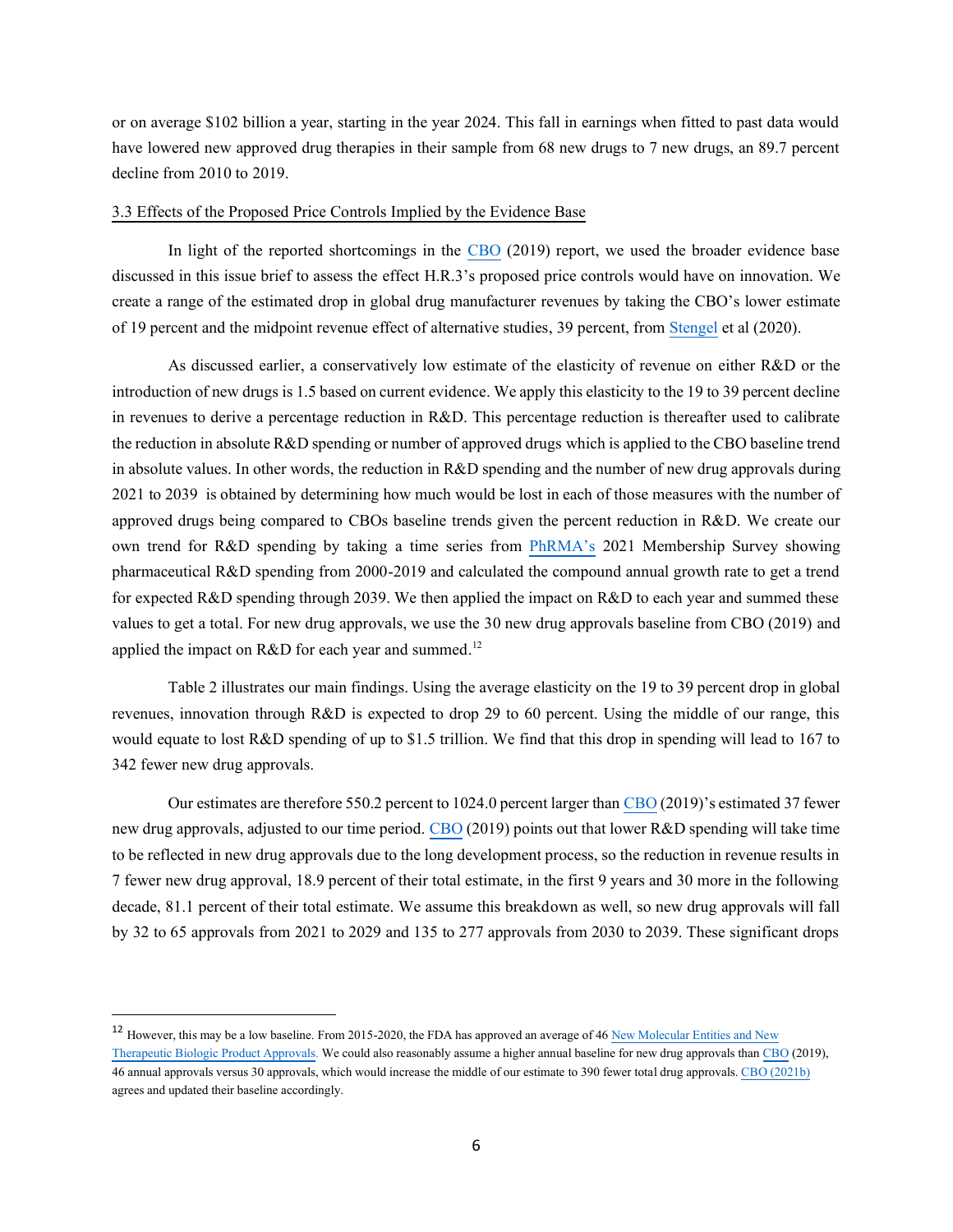in new drug approvals will lead to delays in needed drug therapies, resulting in worse health outcomes for patients.

|                                                                                                          | Lower End<br>of Range           | Middle                           | <b>Upper End</b><br>of Range      | CBO (2019)           |
|----------------------------------------------------------------------------------------------------------|---------------------------------|----------------------------------|-----------------------------------|----------------------|
|                                                                                                          |                                 |                                  |                                   |                      |
| Assumed Fall in Global Revenues                                                                          |                                 |                                  |                                   |                      |
|                                                                                                          | $-19.0\%$                       | $-29.0\%$                        | $-39.0\%$                         | $-19.0\%$            |
| $(\%)$                                                                                                   |                                 |                                  |                                   |                      |
|                                                                                                          |                                 |                                  |                                   |                      |
|                                                                                                          |                                 |                                  |                                   |                      |
|                                                                                                          |                                 |                                  |                                   |                      |
|                                                                                                          |                                 |                                  |                                   |                      |
|                                                                                                          |                                 |                                  |                                   |                      |
|                                                                                                          |                                 |                                  |                                   |                      |
|                                                                                                          |                                 |                                  |                                   |                      |
|                                                                                                          |                                 |                                  |                                   |                      |
|                                                                                                          |                                 |                                  |                                   | $-37*$               |
|                                                                                                          |                                 |                                  |                                   |                      |
| 2021-2029                                                                                                | $-32$                           | $-48$                            | $-65$                             | $-7$                 |
|                                                                                                          |                                 |                                  |                                   |                      |
| 2030-2039                                                                                                | $-135$                          | $-206$                           | $-277$                            | $-30$                |
| Impact on R&D<br>$(\%)$<br>Impact on R&D<br>(billions of dollars)<br><b>Impact on New Drug Approvals</b> | $-29.2\%$<br>$-952.2$<br>$-167$ | $-44.6%$<br>$-1,453.3$<br>$-254$ | $-60.0\%$<br>$-1,954.4$<br>$-342$ | $-5.0\%$<br>$-162.9$ |

Table 2. Impact of Price Controls on R&D, 2021-2039

Sources: CBO (2019); PhRMA (2021); Papers cited in table 1; Author calculations.

Note: \* CBO (2019)'s 2021 to 2029 new drug approval impact is adjusted to a shorter time-period than they initially reported.

The failure to discover and get new drug approvals leads to worse health outcomes. [CEA](https://trumpwhitehouse.archives.gov/articles/house-drug-pricing-bill-keep-100-lifesaving-drugs-american-patients/) (2019) did an early analysis of HR3 finding 37.5 million to 100 million life years lost due to this policy's impact on R&D spending through 2029. For comparison, using death data through September 22, 2021, SARS-CoV-2 has directly reduced health outcomes by 7.5 million life years. The 7.5 million life years lost is only just over 10 percent as large as the midpoint of [CEA](https://trumpwhitehouse.archives.gov/articles/house-drug-pricing-bill-keep-100-lifesaving-drugs-american-patients/) (2019)'s estimate due to HR3. We calculate this loss in life years by applying life expectancy estimates conditional on age from [CDC](https://www.cdc.gov/nchs/nvss/life-expectancy.htm#data) to the age distribution of deaths from SARS- $Cov-2$  from [CDC](https://covid.cdc.gov/covid-data-tracker/#demographics) updated through September 22, 2021.<sup>13</sup> Then we multiply the life expectancy at each age grouping by the number of deaths and sum to get 7.5 million life years lost. A prior study shows how every \$2,000 spent on pharmaceutical research and development increases population health by one statistical life-year [\(Lichtenberg](https://papers.ssrn.com/sol3/papers.cfm?abstract_id=299167) 2002). When applied to our R&D spending estimates, this would lead to 159.3 million to 326.9 million life years lost by 2029 which increases to 476.1 million to 977.2 million by 2039. This amounts to the

<sup>&</sup>lt;sup>13</sup> At the time of this writing, CDC had reported just over 550,000 deaths with an age group available from SARS- $Cov-2$ .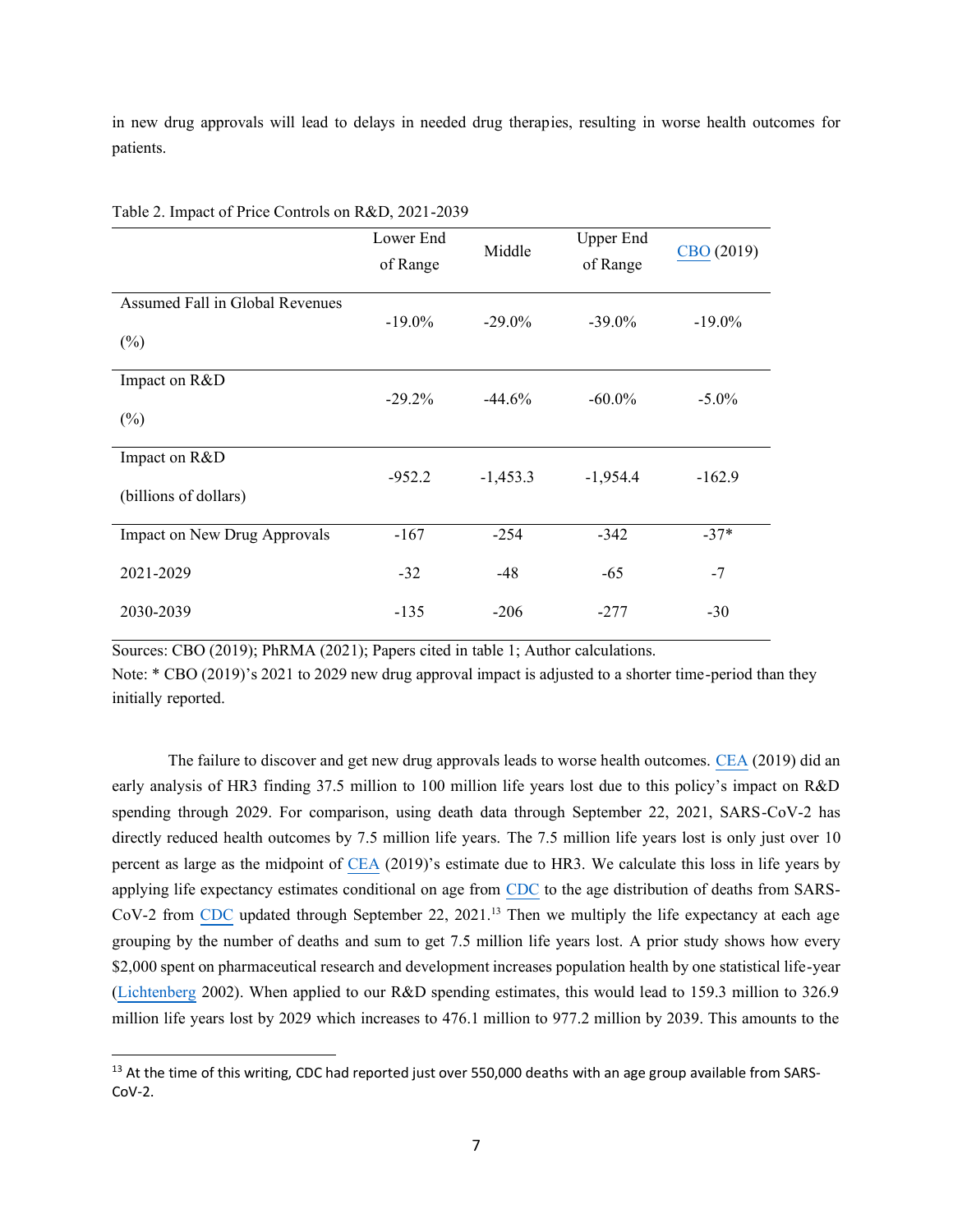direct negative health effects of SARS-CoV-2 to be only 3.1 percent as large as our midpoint estimate by 2029 and 1.0 percent as large by 2039. Price controls have significant health costs to the U.S. population.

Our analysis likely underestimates true innovation effects, which, if considered fully could make our findings even further away from the CBO estimates. This is because the average R&D elasticity of 1.5 used included studies of non-US markets with lower earnings effects than US markets. Given that the US has higher margins, price controls are expected to have a larger impact on earnings. Thus, only using the larger estimated elasticities from US markets, which would double the elasticity of 1.5, would yield proportionally larger differences between the evidence base and the CBO estimates.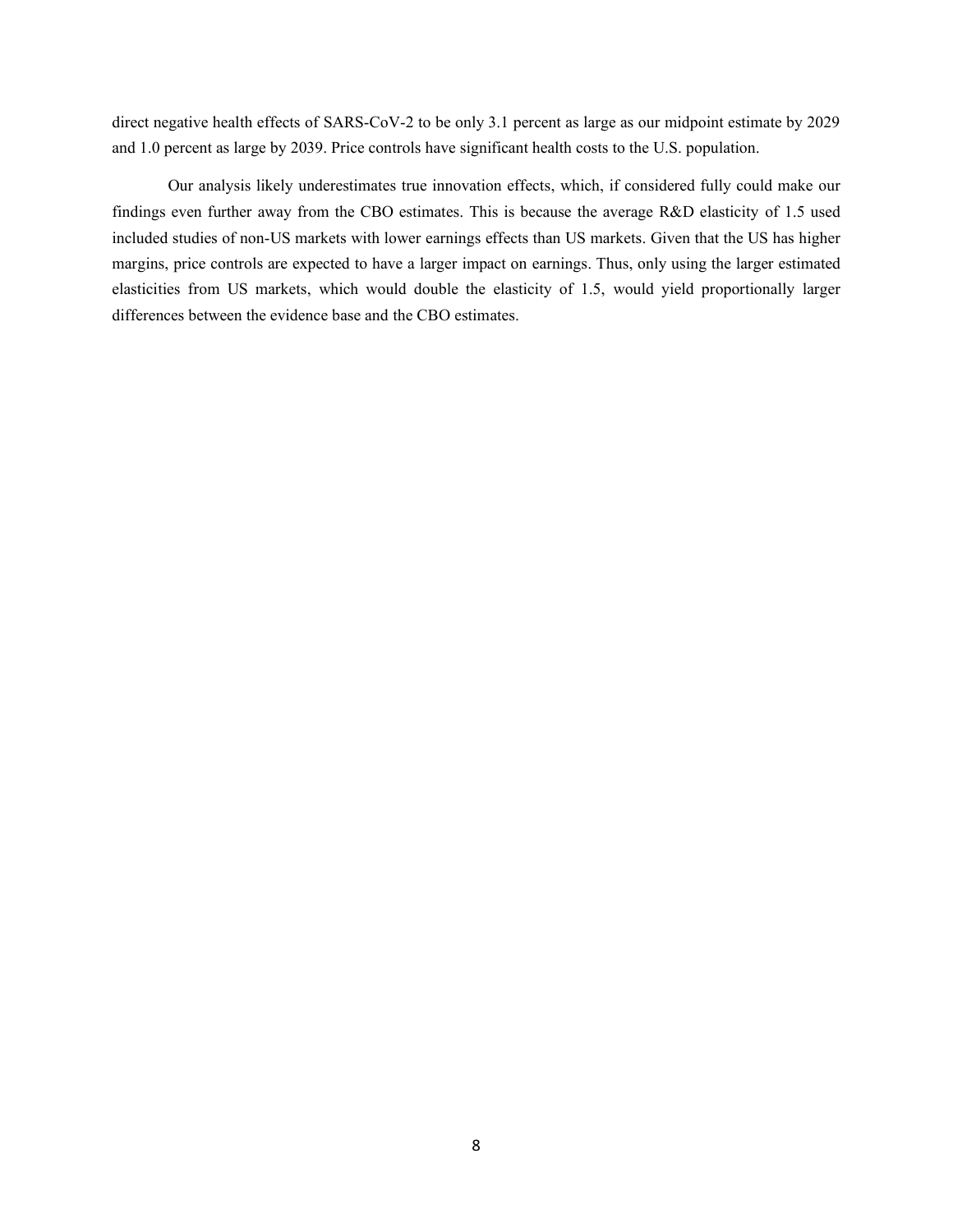#### **References**

- Abbott, T. A., & Vernon, J. A. (2007). The cost of US Pharmaceutical price regulation: A financial simulation model of R&D decisions. *Managerial and Decision Economics*, *28*(4-5), 293–306. <https://doi.org/10.1002/mde.1342>
- Acemoglu, D., Linn, J. (2004). Market Size in Innovation: Theory and Evidence from the Pharmaceutical Industry. *The Quarterly Journal of Economics*, vol. 119.3, pp. 1049-1090, <https://economics.mit.edu/files/4464>
- Berk, J., & DeMarzo, P. (2019). Corporate Finance (5th Edition). Pearson Education(US). <https://reader.yuzu.com/books/9780134998411>
- BIO, Informa Pharma Intelligence, & QLS Advisors. (2021). *Clinical Development Success Rates and Contributing Factors 2011-2020.* Retrieved fro[m https://www.bio.org/clinical-development-success](https://www.bio.org/clinical-development-success-rates-and-contributing-factors-2011-2020)[rates-and-contributing-factors-2011-2020](https://www.bio.org/clinical-development-success-rates-and-contributing-factors-2011-2020)
- Blume-Kohout, M. E. & Sood, N. (2013). Market size and innovation: Effects of Medicare Part D on pharmaceutical research and development. *Journal of Public Economics,* vol. 97, pp. 327-336, <https://www.sciencedirect.com/science/article/pii/S0047272712001119>
- C-Span. (2021). *President Biden on Prescription Drug Prices.* C-SPAN.org. Retrieved from [https://www.c](https://www.c-span.org/video/?514061-1/president-biden-delivers-remarks-prescription-drug-prices)[span.org/video/?514061-1/president-biden-delivers-remarks-prescription-drug-prices](https://www.c-span.org/video/?514061-1/president-biden-delivers-remarks-prescription-drug-prices)
- Charles River Associates. (2021). *Government Scorekeepers Likely Underestimate the Impact of Lower Drug Costs Now Act (H.R.3) on Investment in Innovative Medicines: Brief.* Retrieved from [https://www.crai.com/insights-events/publications/government-scorekeepers-likely-underestimate-the](https://www.crai.com/insights-events/publications/government-scorekeepers-likely-underestimate-the-impact-of-lower-drug-costs-now-act-h-r-3-on-investment-in-innovative-medicines-brief/)[impact-of-lower-drug-costs-now-act-h-r-3-on-investment-in-innovative-medicines-brief/](https://www.crai.com/insights-events/publications/government-scorekeepers-likely-underestimate-the-impact-of-lower-drug-costs-now-act-h-r-3-on-investment-in-innovative-medicines-brief/)
- Civan, A., & Maloney, M. T. (2009). The effect of price on Pharmaceutical R&D. *The B.E. Journal of Economic Analysis & Policy*, *9*(1).<https://doi.org/10.2202/1935-1682.1977>
- Congressional Budget Office (CBO). (2019). *Budgetary Effects of H.R. 3, the Elijah E. Cummings Lower Drug Costs Now Act.* Retrieved from [https://www.cbo.gov/system/files/2019-12/hr3\\_complete.pdf](https://www.cbo.gov/system/files/2019-12/hr3_complete.pdf)
- Congressional Budget Office (CBO). (2021). *Research and Development in the Pharmaceutical Industry.* Retrieved from<https://www.cbo.gov/publication/57126>
- Cook, A. G. (2016). *Forecasting for the pharmaceutical Industry: Models for new product and In-market forecasting and how to use them* (2nd ed.). CRC Press.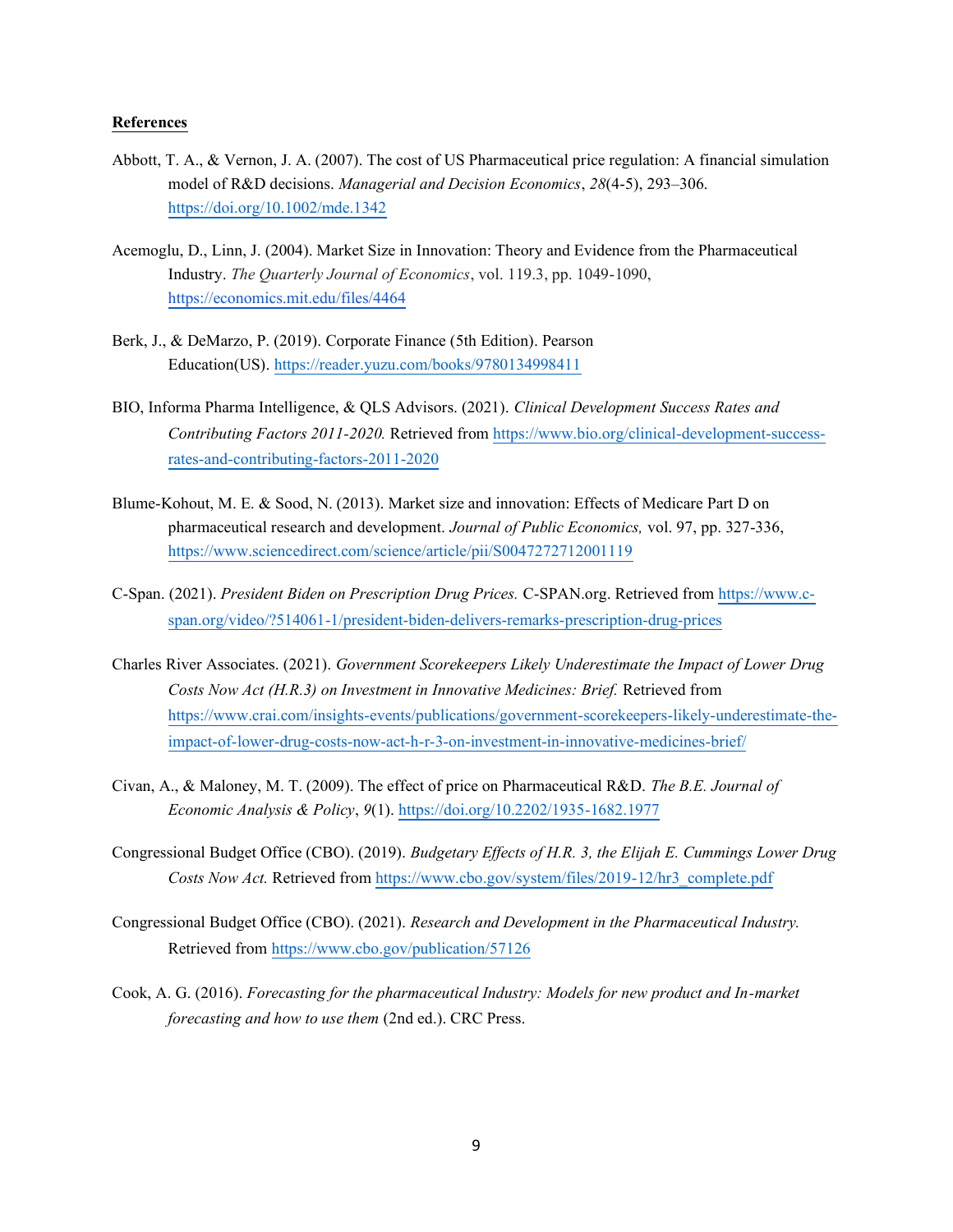- Council of Economic Advisers. (2018). *Reforming Biopharmaceutical Pricing at Home and Abroad.* Retrieved from [https://trumpwhitehouse.archives.gov/wp-content/uploads/2017/11/CEA-Rx-White-Paper-](https://trumpwhitehouse.archives.gov/wp-content/uploads/2017/11/CEA-Rx-White-Paper-Final2.pdf)[Final2.pdf](https://trumpwhitehouse.archives.gov/wp-content/uploads/2017/11/CEA-Rx-White-Paper-Final2.pdf)
- Council of Economic Advisers. (2019). House Drug Pricing Bill Could Keep 100 Lifesaving Drugs from American Patients*.* Retrieved from [https://trumpwhitehouse.archives.gov/articles/house-drug-pricing](https://trumpwhitehouse.archives.gov/articles/house-drug-pricing-bill-keep-100-lifesaving-drugs-american-patients/)[bill-keep-100-lifesaving-drugs-american-patients/](https://trumpwhitehouse.archives.gov/articles/house-drug-pricing-bill-keep-100-lifesaving-drugs-american-patients/)
- Cummins, J. G., Hassett, K. A., & Oliner, S. D. (2006). Investment behavior, observable expectations, and internal funds. *American Economic Review*, *96*(3), 796–810.<https://doi.org/10.1257/aer.96.3.796>
- De Backer, R., Ruby, T., and Saxena, A. (2017). *Biopharma Valuations-onward and upward?* McKinsey & Company. Retrieved from [https://www.mckinsey.com/industries/pharmaceuticals-and-medical](https://www.mckinsey.com/industries/pharmaceuticals-and-medical-products/our-insights/biopharma-valuations-onward-and-upward)[products/our-insights/biopharma-valuations-onward-and-upward](https://www.mckinsey.com/industries/pharmaceuticals-and-medical-products/our-insights/biopharma-valuations-onward-and-upward)
- De Goeij, M. (2019). *Investing in biotech: how to put a value on a promise.* PwC Netherlands. Retrieved from [https://www.pwc.nl/en/insights-and-publications/services-and-industries/pharma-and-life](https://www.pwc.nl/en/insights-and-publications/services-and-industries/pharma-and-life-sciences/investing-in-biotech-how-to-put-a-value-on-a-promise.html)[sciences/investing-in-biotech-how-to-put-a-value-on-a-promise.html](https://www.pwc.nl/en/insights-and-publications/services-and-industries/pharma-and-life-sciences/investing-in-biotech-how-to-put-a-value-on-a-promise.html)
- Deloitte Centre for Health Solutions and Global Data. (2019). *Ten years on: Measuring the return from pharmaceutical innovation 2019.* Retrieved from [https://www2.deloitte.com/content/dam/Deloitte/us/Documents/life-sciences-health-care/us-lshc](https://www2.deloitte.com/content/dam/Deloitte/us/Documents/life-sciences-health-care/us-lshc-measuring-return-r&d-ten-years-on.pdf)[measuring-return-r&d-ten-years-on.pdf](https://www2.deloitte.com/content/dam/Deloitte/us/Documents/life-sciences-health-care/us-lshc-measuring-return-r&d-ten-years-on.pdf)
- Deloitte Centre for Health Solutions and Global Data. (2016). *Balancing the R&D equation: Measuring the return from pharmaceutical innovation 2016.* Retrieved from [https://www2.deloitte.com/content/dam/Deloitte/uk/Documents/life-sciences-health-care/deloitte-uk](https://www2.deloitte.com/content/dam/Deloitte/uk/Documents/life-sciences-health-care/deloitte-uk-measuring-the-return-pharma-report-2016.pdf)[measuring-the-return-pharma-report-2016.pdf](https://www2.deloitte.com/content/dam/Deloitte/uk/Documents/life-sciences-health-care/deloitte-uk-measuring-the-return-pharma-report-2016.pdf)
- DiMasi, J. A., Grabowski, H. G., & Hansen, R. W. (2016). Innovation in the Pharmaceutical Industry: New Estimates of R&D Costs. *Journal of Heath Economics*, vol. 47, pp. 20-33, <https://doi.org/10.1016/j.jhealeco.2016.01.012>
- Doran, E. & Henry, D. A. (2008). Australian Pharmaceutical Policy: Price Control, Equity, and Drug Innovation in Australia. *Journal of Public Health Policy*, vol. 29, pp. 106-120, <https://link.springer.com/article/10.1057/palgrave.jphp.3200170>
- Dubois, P., de Mouzon, O., Scott-Morton, F., & Seabright, P. (2015). Market size and pharmaceutical innovation. *The RAND Journal of Economics*, vol. 46.4, pp. 844-871, <https://onlinelibrary.wiley.com/doi/full/10.1111/1756-2171.12113>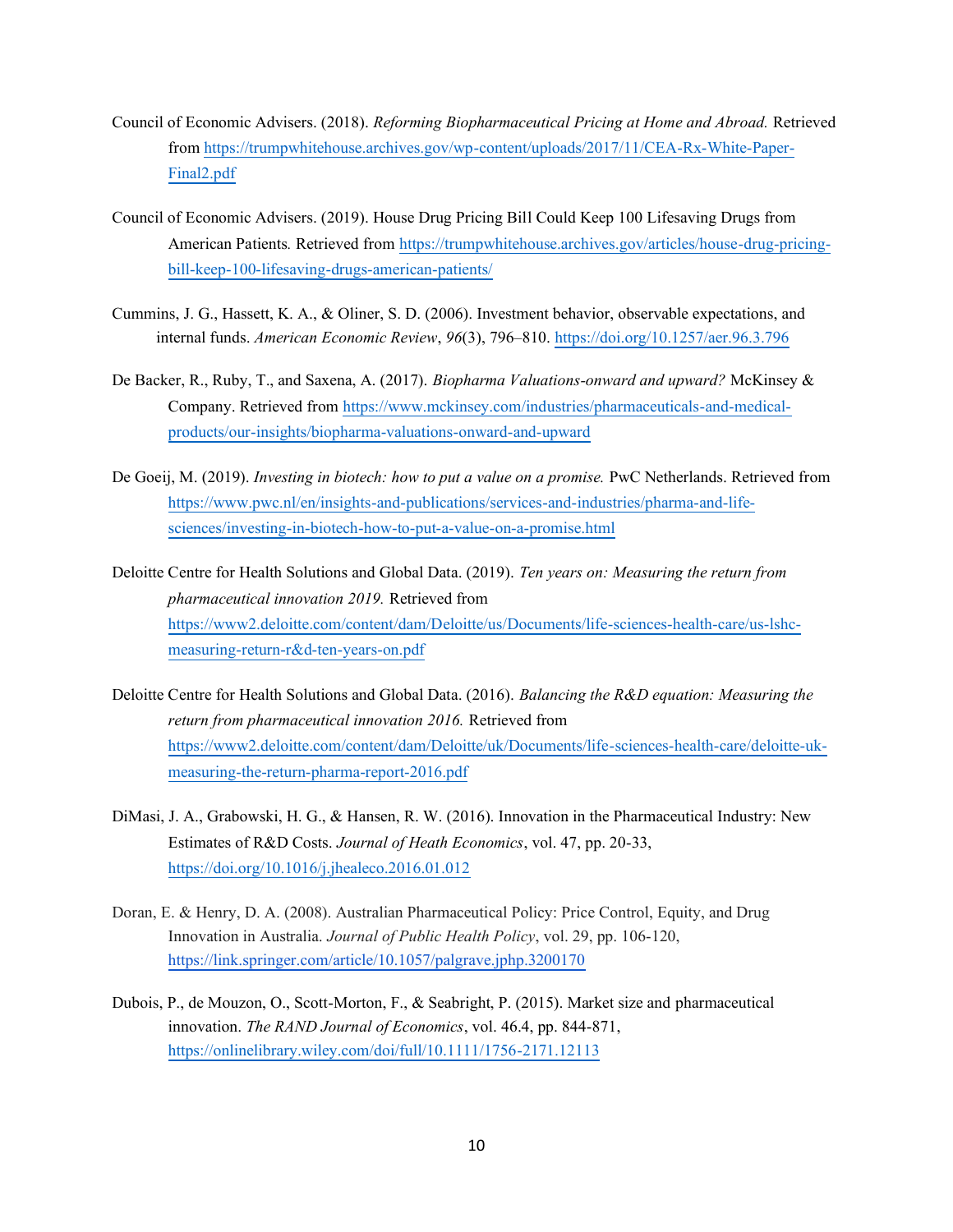- Filson, D. (2012). A Markov-perfect equilibrium model of the impacts of price controls on the performance of the pharmaceutical industry. *The RAND Journal of Economics,* vol. 43.1, pp. 110-138, <https://onlinelibrary.wiley.com/doi/full/10.1111/j.1756-2171.2012.00159.x>
- Finkelstein, A. (2004). Static and dynamic effects of health policy: Evidence from the vaccine industry. *The Quarterly Journal of Economics*, 119(2), 527–564.<https://doi.org/10.1162/0033553041382166>
- Giaccotto, C., Santerre, R. E., & Vernon, J. A. (2005). Drug Prices and Research and Development Investment Behavior in the Pharmaceutical Industry. *The Journal of Law and Economics*, vol. 48, pp. 195-214, <https://www.journals.uchicago.edu/doi/10.1086/426882>
- Gilead. (2017). *Gilead Sciences to Acquire Kite Pharma for \$11.9 Billion.* Gilead Press Releases. Retrieved from [https://www.gilead.com/news-and-press/press-room/press-releases/2017/8/gilead-sciences-to](https://www.gilead.com/news-and-press/press-room/press-releases/2017/8/gilead-sciences-to-acquire-kite-pharma-for-119-billion)[acquire-kite-pharma-for-119-billion](https://www.gilead.com/news-and-press/press-room/press-releases/2017/8/gilead-sciences-to-acquire-kite-pharma-for-119-billion)
- Goldman, D. P. & Lakdawalla, D. (2018). The Global Burden of Medical Innovation. *Leonard Schaeffer Center for Health Policy and Economics, University of Southern California*, <https://healthpolicy.usc.edu/research/global-burden-of-medical-innovation/>
- Goldman, D. P, Leive, A., & Lakdawalla, D. (2013). Want More Value From Prescription Drugs? We Need to Let Prices Rise and Fall. *The Economists' Voice*, vol. 10, pp. 39-43, [https://repository.upenn.edu/cgi/viewcontent.cgi?article=1005&context=hcmg\\_papers](https://repository.upenn.edu/cgi/viewcontent.cgi?article=1005&context=hcmg_papers)
- Hassett, K. A. (2004). Price Controls and the Evolution of Pharmaceutical Markets. *American Enterprise Institute*, [https://www.researchgate.net/profile/Kevin-](https://www.researchgate.net/profile/Kevin-Hassett/publication/252395734_Price_Controls_and_the_Evolution_of_Pharmaceutical_Markets/links/0a85e52fedbfa8afcd000000/Price-Controls-and-the-Evolution-of-Pharmaceutical-Markets.pdf)Hassett/publication/252395734 Price Controls and the Evolution of Pharmaceutical Markets/links [/0a85e52fedbfa8afcd000000/Price-Controls-and-the-Evolution-of-Pharmaceutical-Markets.pdf](https://www.researchgate.net/profile/Kevin-Hassett/publication/252395734_Price_Controls_and_the_Evolution_of_Pharmaceutical_Markets/links/0a85e52fedbfa8afcd000000/Price-Controls-and-the-Evolution-of-Pharmaceutical-Markets.pdf)
- Hassett, K. A., & Newmark, K. (2008). Taxation and business behavior: A review of the recent literature. *Fundamental Tax Reform*, 190–213. <https://doi.org/10.7551/mitpress/9780262042475.003.0011>
- IQVIA. (2019). *The Changing Landscape of Research and Development: Innovation, Drivers of Change, and Evolution of Clinical Trial Productivity.* IQVIA Institute for Human Data Science. Retrieved from [https://www.iqvia.com/-/media/iqvia/pdfs/institute-reports/the-changing-landscape-of-research-and](https://www.iqvia.com/-/media/iqvia/pdfs/institute-reports/the-changing-landscape-of-research-and-development.pdf?_=1629839056195)[development.pdf?\\_=1629839056195](https://www.iqvia.com/-/media/iqvia/pdfs/institute-reports/the-changing-landscape-of-research-and-development.pdf?_=1629839056195)
- Koenig, P. & MacGarvie, M. (2011). Regulatory policy and the location of bio-pharmaceutical foreign direct investment in Europe. *Journal of Health Economics*, vol. 30, pp. 950-965, <https://www.sciencedirect.com/science/article/pii/S0167629611000841>
- Kyle, M. K. (2007). Pharmaceutical Price Controls and Entry Strategies. *The Review of Economics and Statistics*, vol. 89, pp. 88-99[, https://doi.org/10.1162/rest.89.1.88](https://doi.org/10.1162/rest.89.1.88)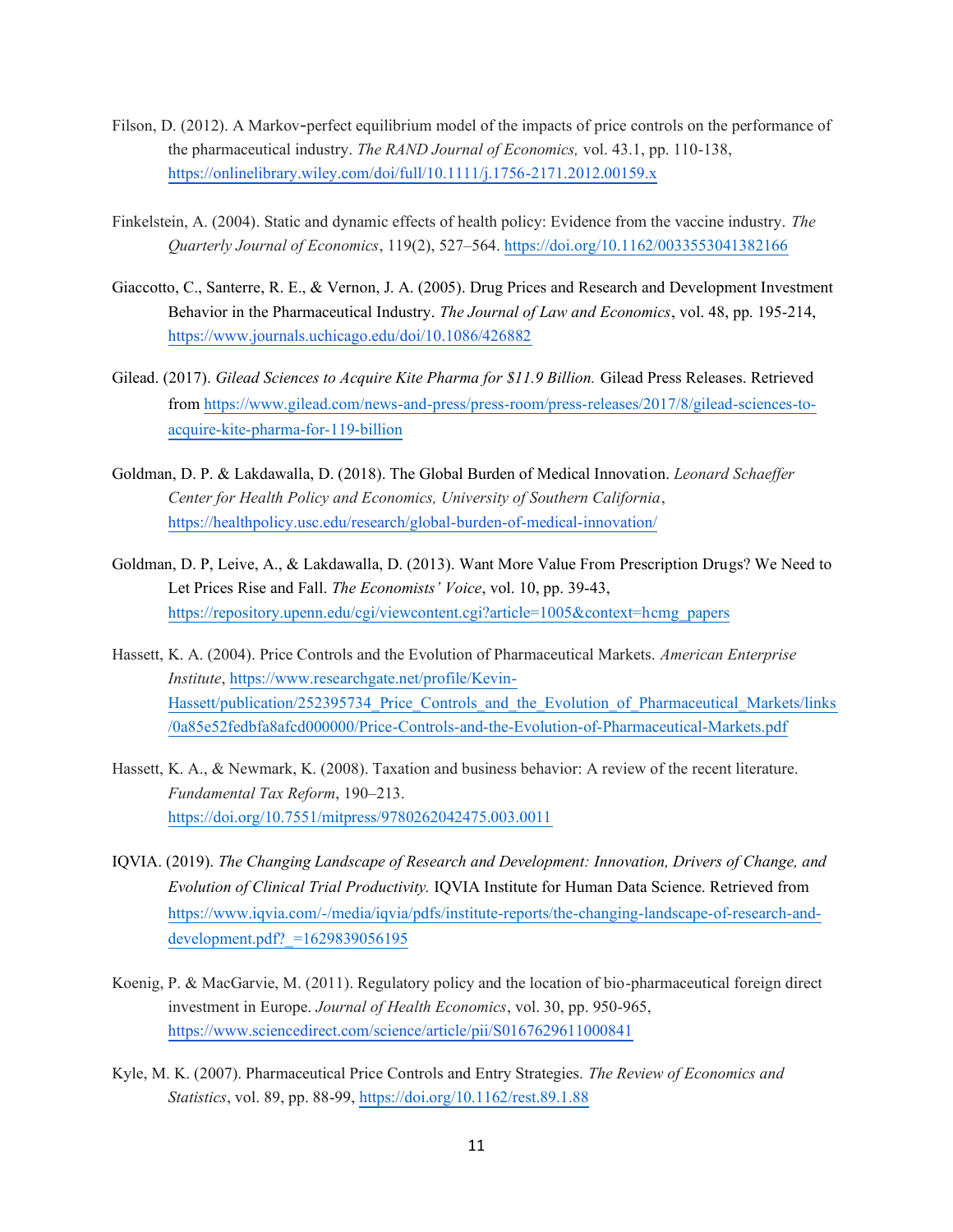- Lichtenberg, Frank R. (2002). Sources of U.S. Longevity Increase, 1960-1997. *NBER Working Paper No. w8755*. Retrieved from [https://papers.ssrn.com/sol3/papers.cfm?abstract\\_id=299167](https://papers.ssrn.com/sol3/papers.cfm?abstract_id=299167)
- Lichtenberg, F. (2005). Pharmaceutical innovation and the burden of disease in developing and developed countries. *Journal of Medicine and Philosophy*, *30*(6), 663–690. <https://doi.org/10.1080/03605310500421421>
- Marks, L. (2019). *The Long, Uncertain and Expensive Road for Biopharmaceutical Start-Ups: The Case of Seattle Genetics (SGEN).* Retrieved from [https://www.phrma.org/-/media/Project/PhRMA/PhRMA-](https://www.phrma.org/-/media/Project/PhRMA/PhRMA-Org/PhRMA-Org/PDF/S-U/seattlegeneticstimeline-v08.pdf)[Org/PhRMA-Org/PDF/S-U/seattlegeneticstimeline-v08.pdf](https://www.phrma.org/-/media/Project/PhRMA/PhRMA-Org/PhRMA-Org/PDF/S-U/seattlegeneticstimeline-v08.pdf)
- Petrova, E. (2013). Innovation in the Pharmaceutical Industry: The Process of Drug Discovery and Development. *Innovation and Marketing in the Pharmaceutical Industry*, pp. 19-81, [https://link.springer.com/chapter/10.1007/978-1-4614-7801-0\\_2](https://link.springer.com/chapter/10.1007/978-1-4614-7801-0_2)
- PhRMA. (2018). *Corporate Venture Capital Report*. Retrieved from [https://www.phrma.org/-](https://www.phrma.org/-/media/Project/PhRMA/PhRMA-Org/PhRMA-Org/PDF/P-R/PhRMA-CVC-Report.pdf) [/media/Project/PhRMA/PhRMA-Org/PhRMA-Org/PDF/P-R/PhRMA-CVC-Report.pdf](https://www.phrma.org/-/media/Project/PhRMA/PhRMA-Org/PhRMA-Org/PDF/P-R/PhRMA-CVC-Report.pdf)
- PhRMA. (2020). *2020 PhRMA Annual Membership Survey*. Retrieved from [https://phrma.org/-](https://phrma.org/-/media/Project/PhRMA/PhRMA-Org/PhRMA-Org/PDF/P-R/PhRMA_Membership_Survey_2020.pdf) [/media/Project/PhRMA/PhRMA-Org/PhRMA-Org/PDF/P-R/PhRMA\\_Membership\\_Survey\\_2020.pdf](https://phrma.org/-/media/Project/PhRMA/PhRMA-Org/PhRMA-Org/PDF/P-R/PhRMA_Membership_Survey_2020.pdf)
- PitchBook and NVCA. (2021). *Venture Monitor*. Retrieved from [https://files.pitchbook.com/website/files/pdf/Q2\\_2021\\_PitchBook-NVCA\\_Venture\\_Monitor.pdf](https://files.pitchbook.com/website/files/pdf/Q2_2021_PitchBook-NVCA_Venture_Monitor.pdf)
- Prasad, V., Mailankody, S. (2017). Research and Development Spending to Bring a Single Cancer Drug to Market and Revenues After Approval. *JAMA Internal Medicine*, vol. 177.11, pp. 1569-1575. [https://pubmed.ncbi.nlm.nih.gov/28892524/.](https://pubmed.ncbi.nlm.nih.gov/28892524/)
- Schuhmacher, A., Wilisch, L., Kuss, M., Kandelbauer, A., Hinder, M., & Gassmann, O. (2021). R&D efficiency of leading pharmaceutical companies – a 20-year analysis. *Drug Discovery Today*, 26(8), 1784–1789.<https://doi.org/10.1016/j.drudis.2021.05.005>
- Sood, N., de Vries, H., Gutierrez, I., Lakdawalla, D., & Goldman, D. P. (2008). The Effect of Regulation On Pharmaceutical Revenues: Experience In Nineteen Countries. *Health Affairs*, vol. 27, <https://www.healthaffairs.org/doi/full/10.1377/hlthaff.28.1.w125>
- Stengel, K., Cole, M., and Brantley, K. (2020). *Impact of H.R.3 as Passed by the House on Federal Spending and Drug Manufacturer Revenue.* Avalere. Retrieved from [https://avalere.com/insights/impact-of-h-r-](https://avalere.com/insights/impact-of-h-r-3-scenarios-on-federal-spending-and-drug-manufacturer-revenues)[3-scenarios-on-federal-spending-and-drug-manufacturer-revenues](https://avalere.com/insights/impact-of-h-r-3-scenarios-on-federal-spending-and-drug-manufacturer-revenues)